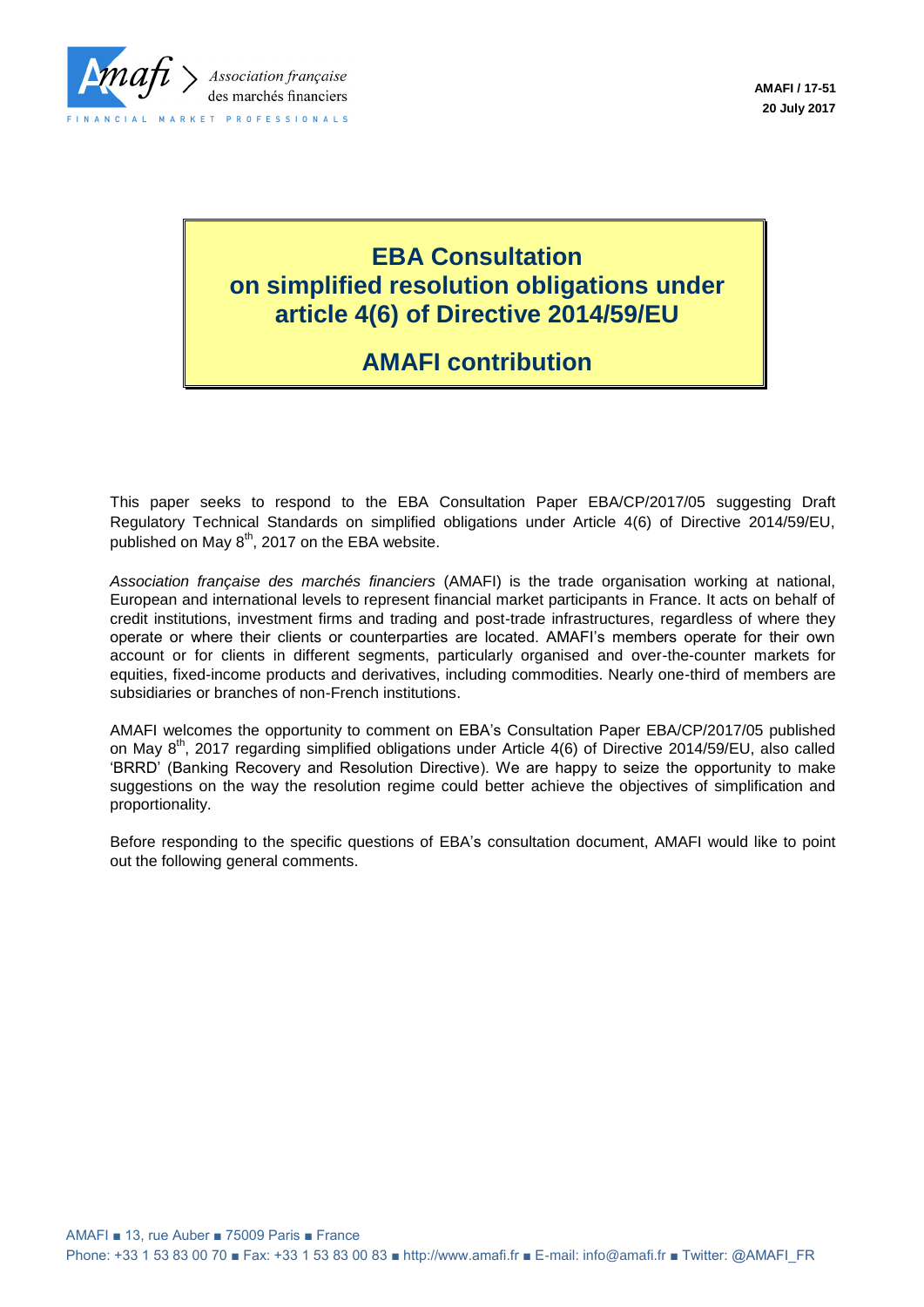

# **I. – GENERAL COMMENTS**

From a general perspective, we welcome the Commission's and the EBA's willingness to make more objective the criteria for applying the simplified recovery and resolution regime mentioned in article 4(6) of Directive 2014/59/EU (hereafter 'BRRD').

It is worth noting that, given AMAFI's *raison d'être*, we focused on proposed rules for investment firms, not for credit institutions. Therefore, we did not make any comments on questions 1, 2 and 3 of the consultation.

In our views, key positive points of the consultation paper include the following.

- In itself, the existence of a simplified recovery and resolution regime, with lower reporting frequency and adjusted level of detail of recovery plans, is a good thing as it allows proportionality for smaller institutions.
- We support the principle of distinct application criteria for credit institutions on the one hand and investment firms on the other, as this allows to better take into account the specifics of investment firms, where a much larger range of firm sizes, business models and activities exist.
- We also favour the option that leaves a margin of appreciation to national regulators, as the characteristics of national markets (e.g. number, size and activity of investment firms) vary greatly between the various jurisdictions of the EU; therefore, having a minimum list of assessment criteria while allowing some discretion to national resolution authorities in defining thresholds appears a good compromise.

However, we would like to stress two potential negative effects that the EU regulator should seek to avoid when fine-tuning the application of different resolution regimes (simplified / not simplified). The first one is a potential additional reporting burden: the existence of classification criteria to make the difference between firms eligible to the simplified regime and other firms must not result in additional reporting data. In this respect, we agree with the EBA's proposal to use indicators that are already included in existing FINREP reports and made available to the EU supervisor.

The second potential negative effect would lie in the existence of multiple classification criteria depending on the piece of regulation considered. Typically, the EU regulator should avoid having different sets of classification criteria for solvency, liquidity and resolution respectively.

More specifically, the EU is currently engaged in a proposal for a new prudential regime for solvency and liquidity rules applicable to investment firms. According to this proposal, investment firms would be classified into class 1 (systemic), class 2 (other, non-systemic) and class 3 (small, non-interconnected) firms. If this classification is confirmed, it should also be used for defining the appropriate resolution regime and we suggest a possible way of so doing (please refer to our answer under question 4). In our views, this should ensure greater clarity and simplicity of the future prudential regime applicable to investment firms. This is critical for the largest possible number of firms across the EU to understand and endorse the future prudential regime.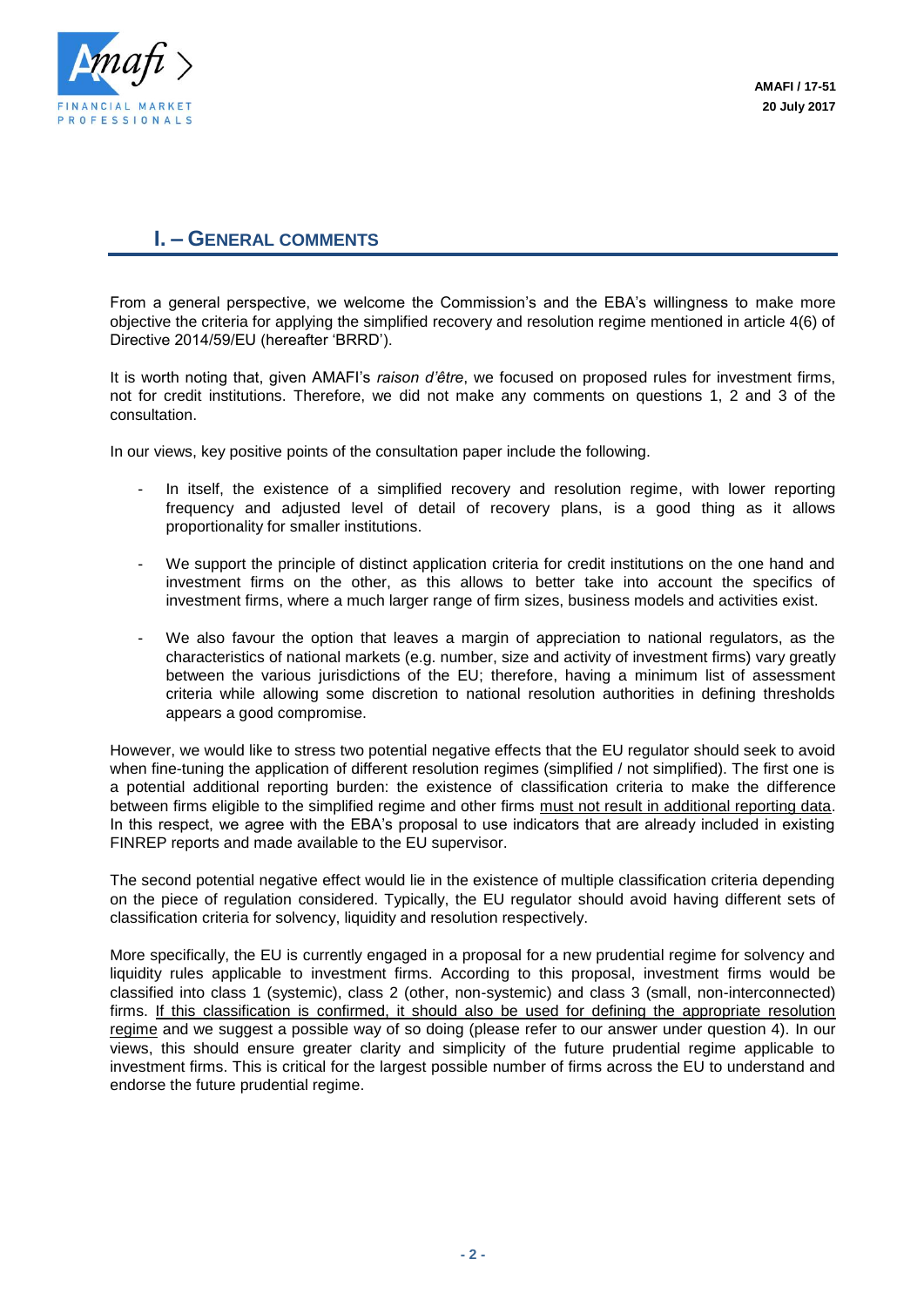

# **II. – RESPONSES TO EBA SPECIFIC QUESTIONS**

# **Question 1**

# **Do you agree with the list of quantitative indicators for credit institutions provided in Annex 1?**

As this question regards credit institutions only, we do not have any comments.

# **Question 2**

**Do you agree with the calibration of the total quantitative threshold for credit institutions? Do you expect any unintended consequences arising from the applying that threshold? If yes, please provide details on these consequences.** 

As this question regards credit institutions only, we do not have any comments.

#### **Question 3**

# **Do you agree with the list of qualitative considerations for credit institutions?**

As this question regards credit institutions only, we do not have any comments.

# **Question 4**

# **Do you agree with the list of quantitative indicators for investment firms provided in Annex II?**

Annex II of the consultation paper lists four quantitative indicators for determining whether an investment form may or may not be eligible to the simplified regime. These indicators are based on data already reported as part of FINREP. They are: (i) total assets, (ii) total liabilities, (iii) total fees and commission income, and (iv) assets under management. This list inspires various comments on our side.

- 1. First, we approve of the fact that the criteria are based on indicators that are already defined and reported under FINREP. This is positive as it ensures that the indicators are unambiguous and defined in the same way throughout all EU jurisdictions.
- 2. Second, the 'total assets' and 'total liabilities' indicators, as they are defined in FINREP are by definition equal to one another: they equal the total balance sheet size of the institution. Therefore, our opinion is that they duplicate one another and, therefore, that one of them should be removed. For clarity purposes, we suggest keeping 'Total assets' and removing 'Total liabilities' from the list of indicators.
- 3. Our third comment is that all of the four criteria suggested seek to reflect a size criterion, as opposed to the criteria suggested for credit institutions (mentioned in Annex I), which also seek to capture interconnectedness, scope and complexity of activities and nature of business. We believe that such criteria as also relevant for investment firms and that they can also be captured by quantitative indicators.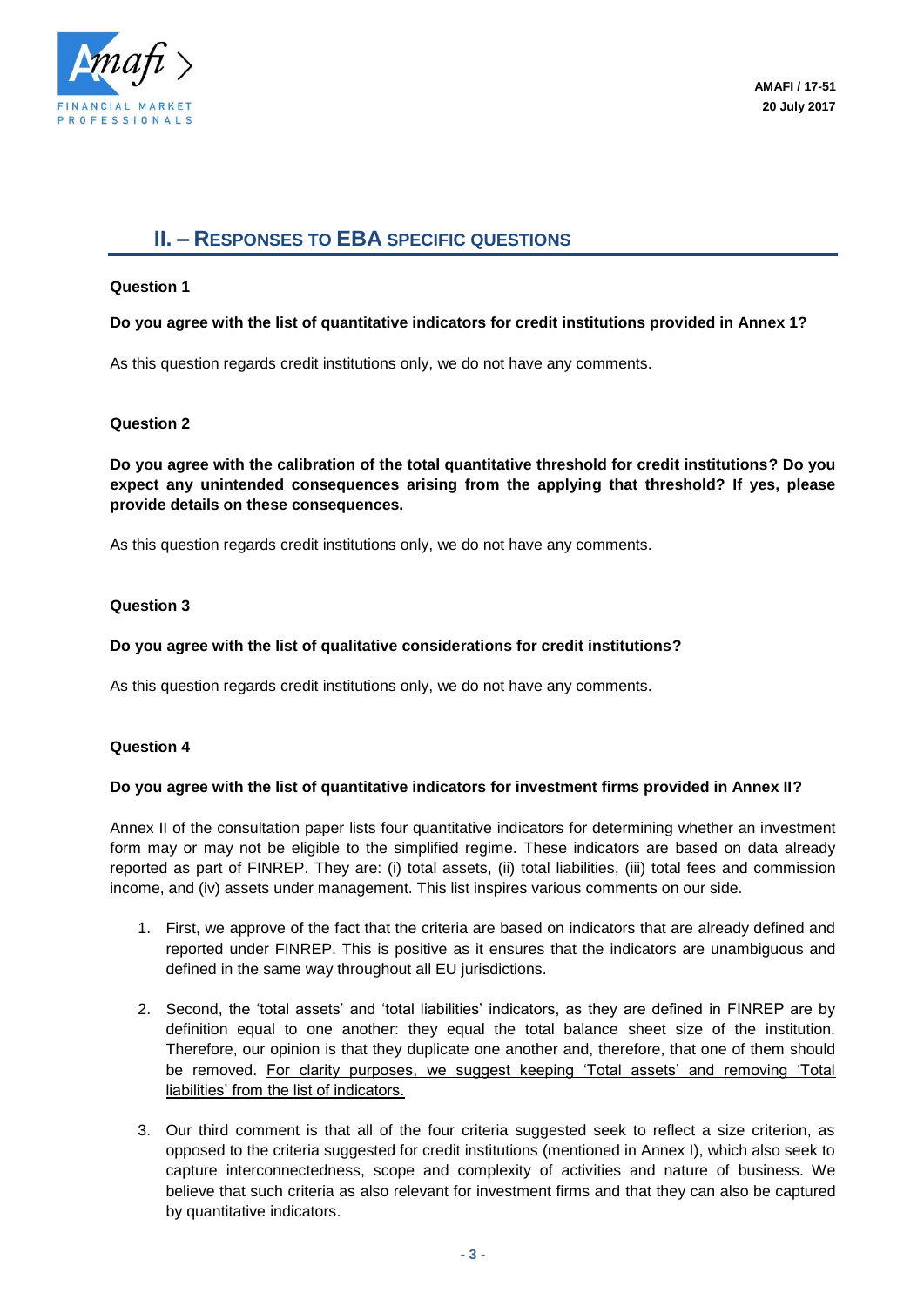

l

More precisely, we suggest adding the following classification indicators for investment firms:

| <b>Criterion</b>                    | <b>Indicator</b>                    | <b>Proposed Definition</b>    |
|-------------------------------------|-------------------------------------|-------------------------------|
| Interconnectedness                  | Intra-financial system liabilities  | FINREP IFRS F20.06, rows      |
|                                     |                                     | 020+030+050+110+120+170+180,  |
|                                     |                                     | column 010, all countries     |
|                                     | Intra-financial system assets       | FINREP IFRS F20.04, rows      |
|                                     |                                     | 020+030+050+110+120+170+180,  |
|                                     |                                     | column 010, all countries     |
| Scope & complexity of<br>activities | Value of OTC derivatives (notional) | FINREP IFRS F.10.00, rows     |
|                                     |                                     | 300+310+320, column 030 +     |
|                                     |                                     | F.11.00, rows 510+520+530,    |
|                                     |                                     | column 030                    |
|                                     | Financial assets held for trading   | FINREP IFRS F.01.01, row 050, |
|                                     |                                     | column 010                    |

We consider interconnectedness as a relevant criterion for the assessment of the risk borne by the financial system in case of failure, as it determines the extent of a potential contagion to other institutions. Therefore, in our views, a measure of exposures to other financial institutions should be taken into account when assessing whether an investment firm could benefit from a simplified resolution regime or not. This can be captured via the indicators 'intra-financial system liabilities' and 'intra-financial system assets'.

Scope and complexity of activities is another criterion that we consider relevant, especially in the case if investment firms that are active on financial markets and hold a portfolio of trading exposures. The following indicators could be used:

- Financial Assets held for trading: this indicator provides information on the size of the trading book. This indicator appears relevant for most investment firms that act as investment service providers, e.g. via market making, emission and hedging of structured products, etc.
- Value of OTC derivatives (notional): this indicator is suggested for credit institutions in the consultation paper, and we believe it would also be relevant for investment firms, a large number of which hold OTC derivatives positions.
- 4. Our final comment is to highlight current reflections aimed at a global revision of the prudential regime applicable to investment firms in the EU<sup>1</sup>. According to current EBA proposals, and subject to possible changes in the final future framework, the new regime would classify EU investment firms into 3 groups: (i) class 1 for systemic investment firms, (ii) class 2 for other, nonsystemic firms, (iii) class 3 for small, non-interconnected firms. Revised solvency and liquidity rules would apply differently to each of these three classes of investment firms.

In this context, one could envisage to align the application of a simplified regime under article 4(6) of BRRD on the same classification as solvency and liquidity rules. In this context, we support the principle whereby the classification of an investment firm (as class 1, class 2 or class 3 firm) as

<sup>1</sup> Cf. EBA, *Designing a new prudential regime for Investment firms*, Discussion Paper DP/2016/02, 4th November 2016.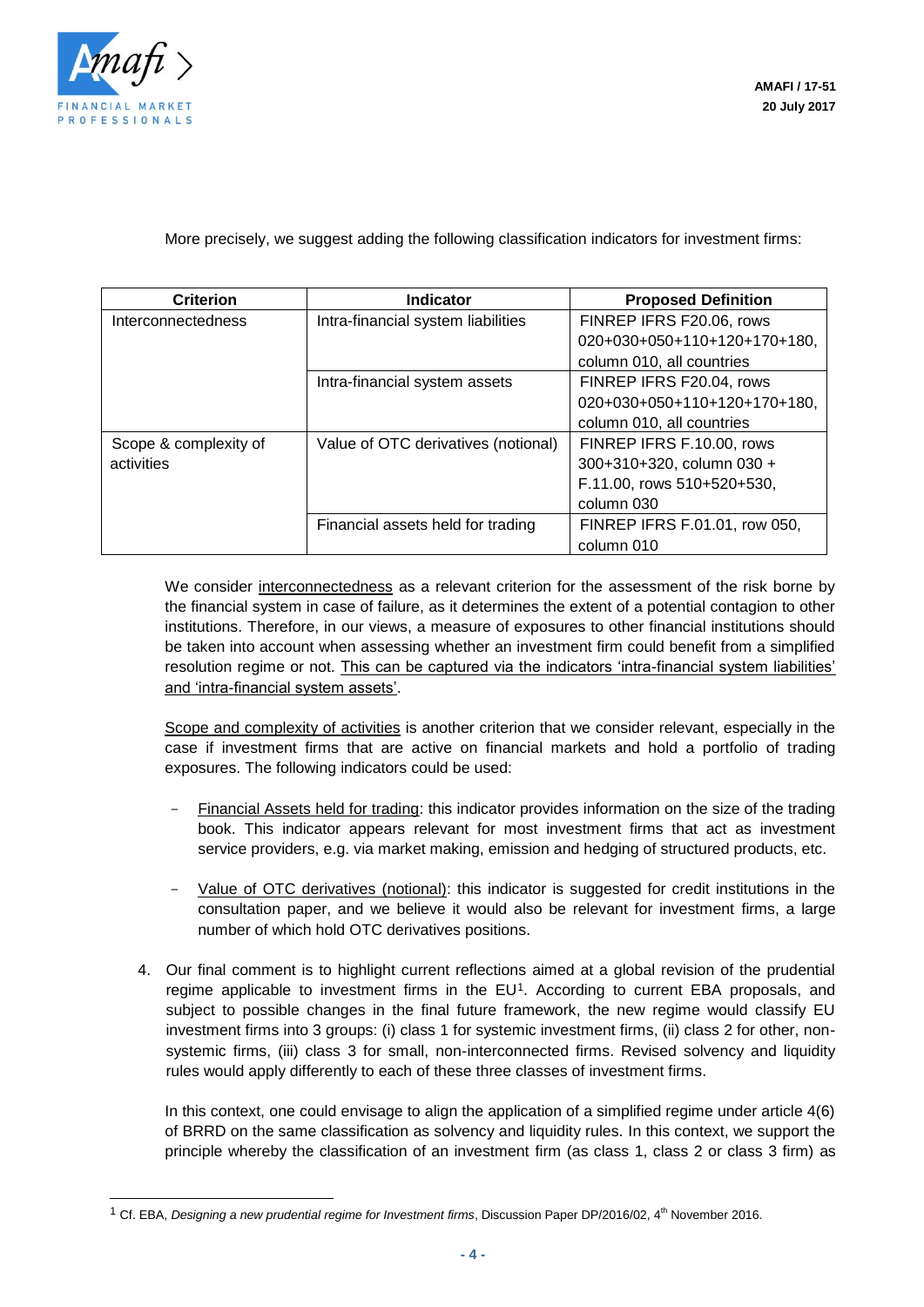

regards solvency and liquidity would also determine its recovery and resolution regime; this principle could be applied as follows:

- For class 1 investment firms, the application of the simplified regime under article 4(6) would not be possible;
- For class 2 firms, the potential application of the simplified regime would depend on a number of quantitative criteria such as size, interconnectedness and scope/complexity of activities (cf. criteria mentioned above);
- All class 3 firms would be applied the simplified regime under article 4(6) of BRRD.

The benefits would be the following:

- (i) consistency with the classification rules of the new prudential regime for investment firms,
- (ii) greater clarity and simplicity in assessing whether a firm is eligible to the simplified recovery and resolution regime (no additional assessment would be required for class 1 firms and class 3 firms),
- (iii) application of the proportionality principle.

This raises the issue of timeliness in applying the EU Commission delegated regulation proposed in the consultation paper. In our views, its application for investment firms should be scheduled so as to enter into force at the same time as the future prudential regime for investment firms in the EU.

# **Question 5**

#### **Do you agree with the list of qualitative considerations for investment firms?**

As we understand article 4 of the proposed draft RTS, even if an investment firm is not likely to have a significant negative effect on financial markets based on quantitative criteria, this firm would still be submitted to a qualitative assessment and could finally be declared not eligible to the simplified resolution regime.

Such qualitative criteria provide additional discretion for the national resolution authority to decide whether to apply a simplified resolution regime to a given institution. However, allowing too much discretion to national authorities would conflict with the purpose of greater harmonisation, throughout the EU, in the application of article 4(6) of the BRRD Directive. We therefore favour the definition of a set of quantitative criteria for which thresholds can help ensure that investment firms can define

We can understand the existence of such qualitative criteria in a context where size is the only quantitative criterion taken into consideration (as it is in the EBA's proposal), as qualitative criteria would capture relevant criteria other than size. However, in a situation where a multi-criteria, multi-indicator approach would be adopted, taking into account size, interconnectedness and activity, we believe that additional qualitative criteria would add complexity and arbitrary to the criteria for applying a simplified regime.